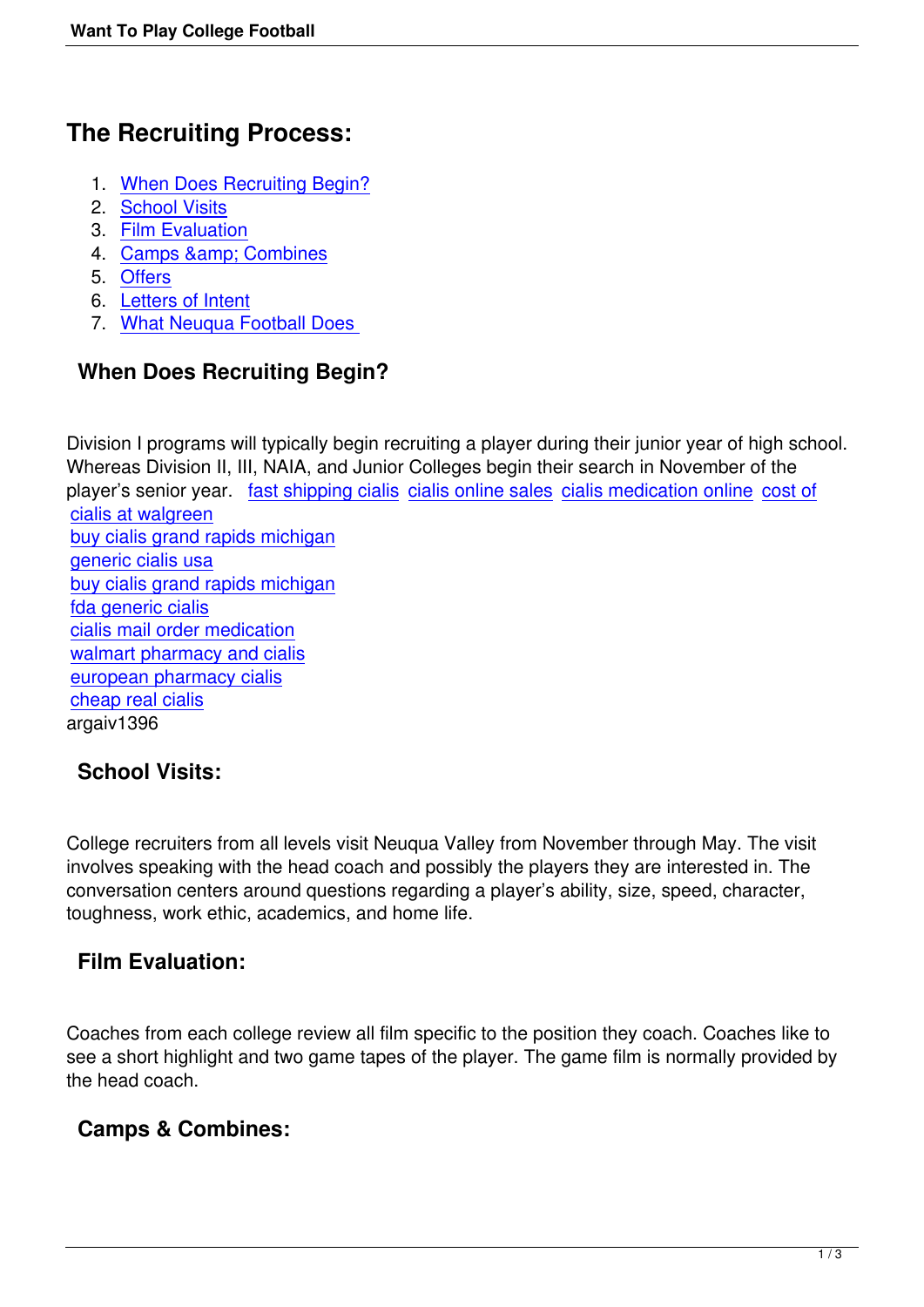Many schools will try to get a player to attend a "One Day" camp at their school during the summer. This allows the coaches to make a live evaluation of the player. Combines are one-day events that are typically conducted by an outside organization to showcase the player's speed, strength, and ability for the college recruiters in attendance. *It is important to note that college coaches report that the results from these combines serve only to exclude players from their recruiting based on poor performances, not to add anyone to their recruiting.*

#### **Offers:**

An offer of a football scholarship can be either a partial or full scholarship. Typically, Division I FBS schools will offer a full scholarship, meaning all expenses, i.e. tuition, room and board, books, etc. are all covered. Partial scholarships can be anything from books to full tuition, and these are typically offered by Division I FCS, Division 2, NAIA, and Junior Colleges.

The decision to offer a player a scholarship is strictly up to the college football staff. The NCAA and NAIA limit each division to a maximum number of scholarship players that a team may have on its roster. Therefore, very few scholarships are available, resulting in only ONE percent of high school players nationwide that are awarded a football scholarship. The most common factors that exclude a player from receiving a scholarship offer are:

- 1. Academics
- 2. Size and speed relative to position
- 3. Ability to play at the perspective level as determined by the recruiters

#### **Letter of Intent:**

The National Letter of Intent (NLI) is a binding agreement between the school and the athlete. The first date that it may be signed is the first Wednesday of February of the player's senior year.

**More Information:** For more information regarding the NCAA recruiting rules and procedures visit www.ncaa.org

## **What Neuqua Football does:**

 - Annually contacts over 130 college recruiters with information regarding Neuqua Valley football prospects. The information provided is: Name, Ht, Wt, Grad Yr; Academic info: Cum GPA (NOT NCAA Core), ACT score, Class Rank; Personal contact info: phone number, cell phone, and home address.

- Provides game film to recruiters as requested.